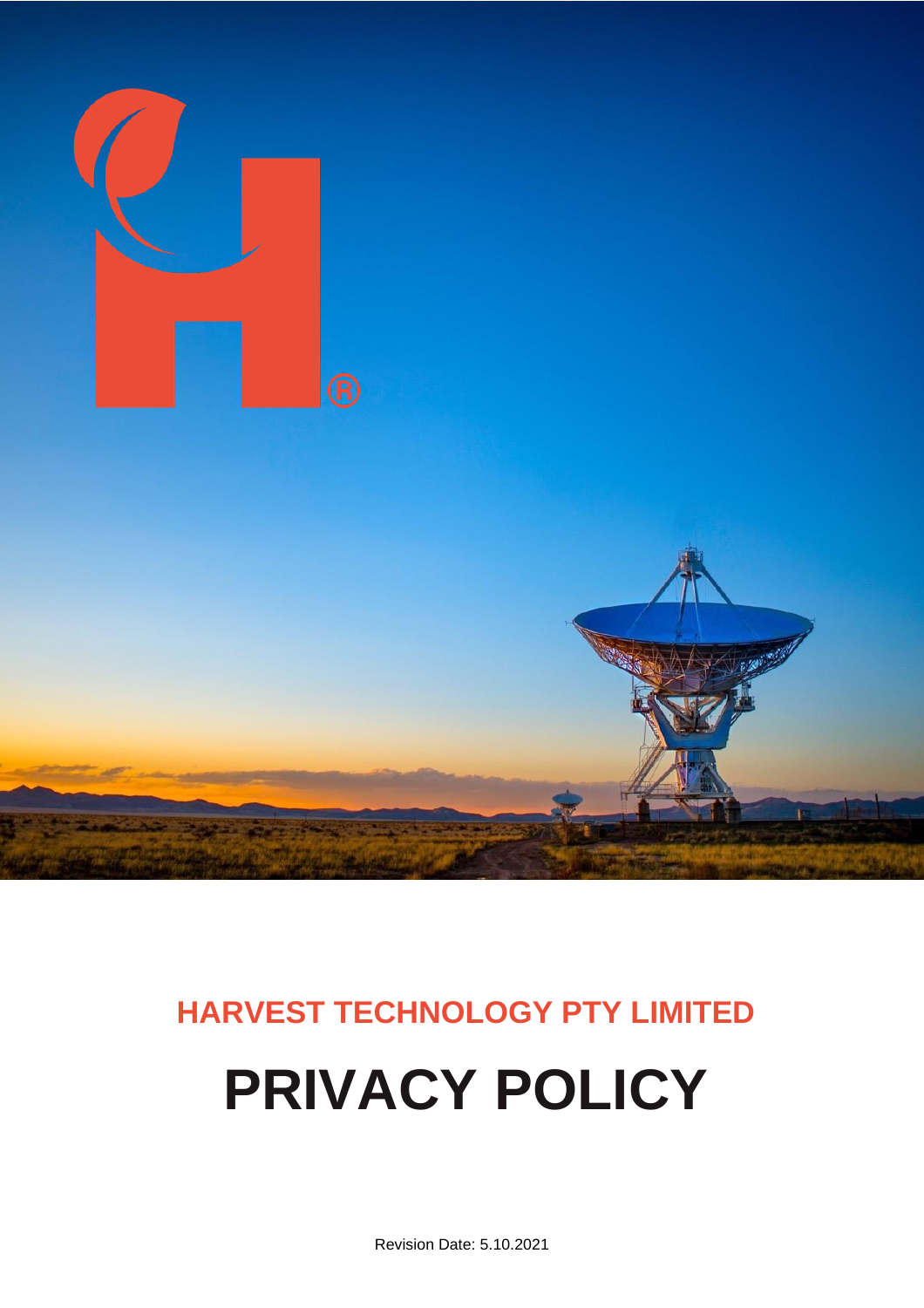



Harvest is committed to protecting your privacy and complying with its obligations under the *Privacy Act 1988* (Cth).

This policy governs Harvest's collection, storage, use and disclosure of personal information.

We provide various products, services and websites, including:

- a software-as-a-service platform which facilitates point-to-cloud audio-visual streaming (**AVRLive Site**);
- hardware and software products which facilitate point-to-point audio-visual streaming, including our Nodestream range of products (**P2P Products**);
- support services for our various hardware and software products and services, including the AVRLive Site and P2P Products (**Support**);
- trials of hardware and software products (**Trials**); and
- websites that collect information from individuals and businesses who are generally interested in our products and services (**Websites**).

This Privacy Policy applies to:

- your use of any of our products or services, when you participate in a Trial, when you use the Website or otherwise provide us with your personal information; and
- any personal information collected from third parties.

We may amend this policy from time to time, and the amended policy will be made available on our Websites and AVRLive Site.

# <span id="page-1-0"></span>**1. Who do we collect personal information from?**

We collect personal information from:

- (a) individuals and businesses (including their personnel, subcontractors and customers) who visit, access, and/or log on to:
	- i. Websites for the P2P Products and/or Trials;
	- ii. AVRLive Site;
	- iii. P2P Products and Trials during the setup and establishment of their account / connection,

using their credentials registered with us (together, **End Users**);

- (b) resellers and their personnel who visit, access, and/or log on to the:
	- i. Websites for the P2P Products and/or Trials;
	- ii. AVRLive Site;
	- iii. P2P Products and Trials during the setup and establishment of their account / connection,

using their credentials registered with us (together, **Resellers**);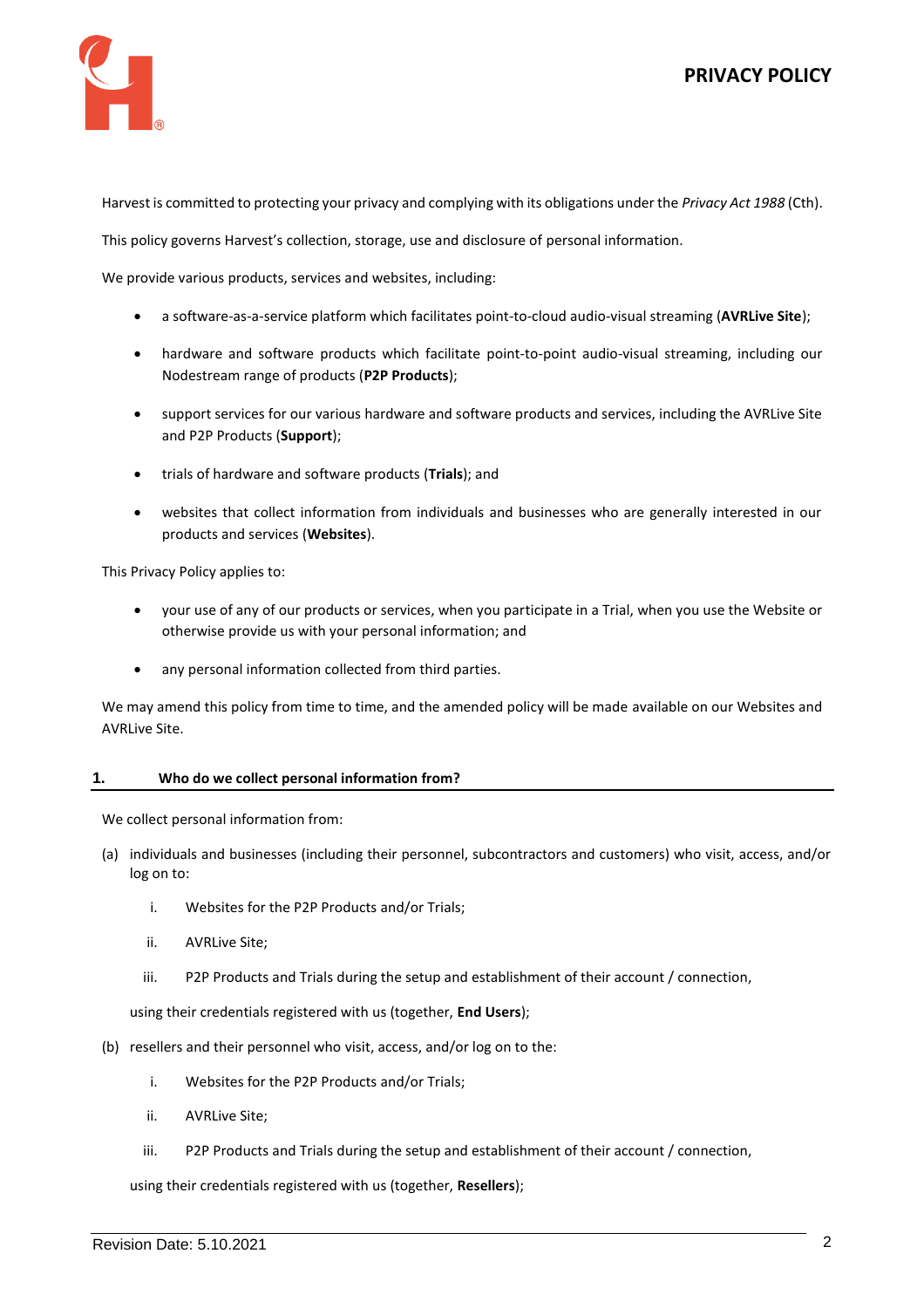



- (c) End Users about individuals who are present at an End User's site or premises where a video stream is being captured using the AVRLive Site and the individual appears in that video stream, and
- (d) individuals and businesses (including their personnel, subcontractors and customers) who participate in Trials (**Trial Participants**).

# **2. What kinds of personal information do we collect?**

The personal information we collect and hold about you will depend on the nature of your interaction with us, but will generally include:

- (a) your full name and job title/role, and your contact information including phone number and email address;
- (b) in the case of P2P Products, the AVR Site and Trials, the name of the device owner, the device's IP address and the connection establisher (i.e. the IP address of the device that made the connection);
- (c) in the case of Support, your IP address, device serial number(s) and software key(s);
- (d) in the case of contact forms on our Websites, information about you that you choose to provide to us on that form;
- (e) images of you in video streams if you are present on an End User's site or premises while a video stream is being captured using the AVRLive Site and you appear in that video stream (although the video stream is only collected and held by us temporarily to allow us to stream the video, after which we no longer hold it); and
- (f) any other personal information which you choose to supply to us.

#### **3. How do we collect personal information?**

Generally, we collect personal information directly from you. This may occur in a number of ways, including when you:

- (a) contact us to make an enquiry or provide feedback to us, including via contact forms on our Websites;
- (b) contact us to request Support;
- (c) set up a user profile to become a:
	- i. registered user of the AVRLive Site or the P2P Products; or
	- ii. Trial Participant;
- (d) when you update your personal information, including in your user profile for the AVRLive Site and for our P2P Products;
- (e) post content to the AVRLive Site;
- (f) communicate with other users on the AVRLive Site.

We endeavour to only collect personal information about an individual from that individual.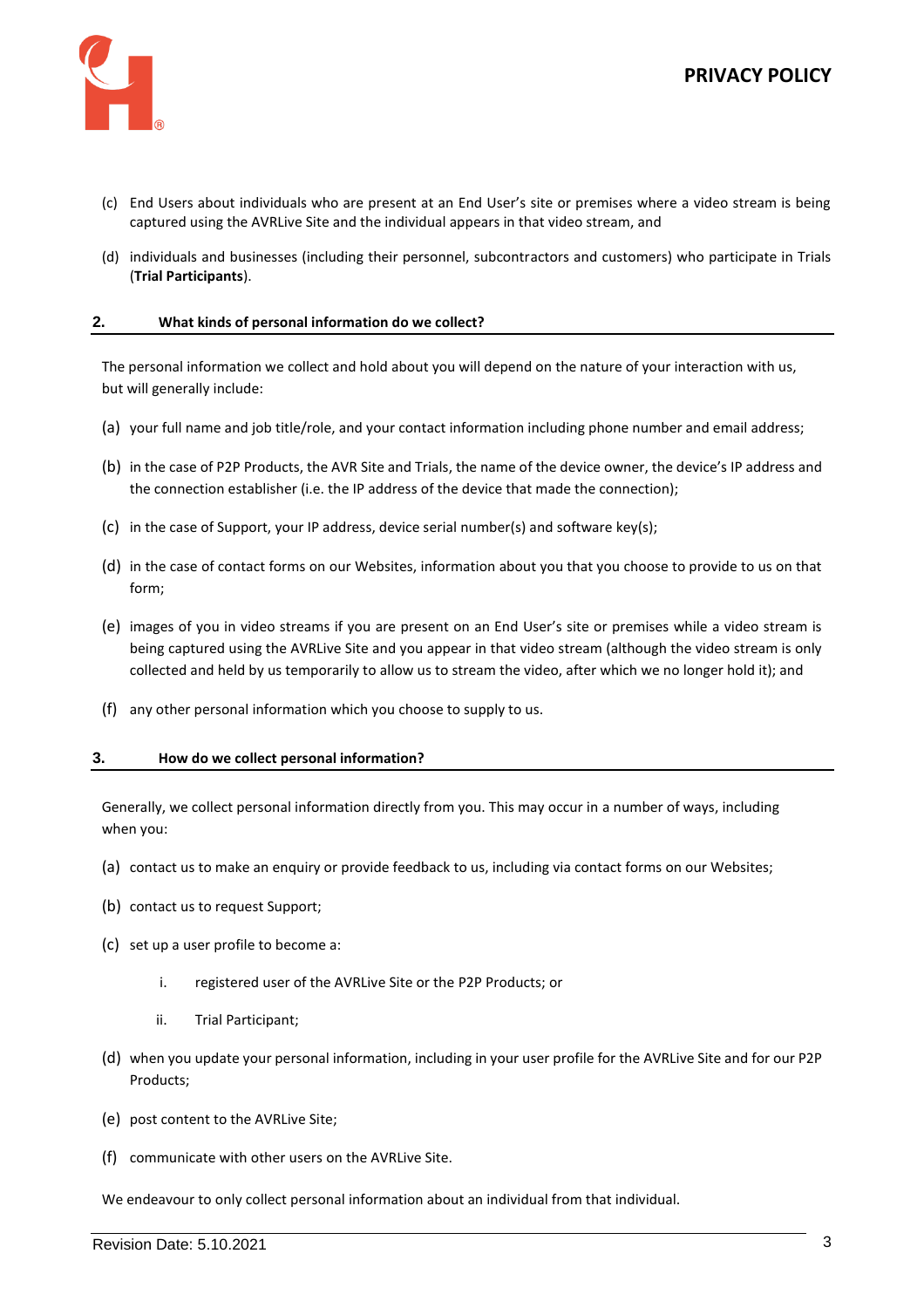

There are some circumstances when we collect your personal information from third parties, such as from:

- (a) our Resellers (as noted above in section [1\)](#page-1-0);
- (b) End Users (e.g. your employer may provide us with personal information in order to set up an account to access the AVRLive Site on your behalf); and
- (c) Trial Participants (e.g. where the Trial Participant is conducting a Trial with its customers, the Trial Participant with whom you are dealing may provide us with your personal information for the purpose of the Trial).

We may also collect personal information from publicly available records.

We may also collect personal information about individuals who are present at an End User's site or premises in respect of which the AVRLive Site is used to stream a live video.

We may also collect data from you by using 'cookies', which are small data files deposited on our websites (including the AVRLive Site, websites related to the P2P Products, and the Websites) on your phone, computer, or other device. Cookies are sent back only to the servers that deposited them when a visitor returns to the relevant page.

With the information we receive through cookie technology, we hope to improve our websites, products and services.

In addition, we may gather information about you that is automatically collected by our server, such as your IP address, domain name, browser type, computer type, connection type, operating system, internet service provider, the pages you have visited and the time spent on those pages and other statistics. We may use this information to customise our offerings, to make information more readily accessible to you, and to make our websites, products and services easier for you to use.

You can always disable the use of cookies by changing the security settings of your browser, but please bear in mind that this may affect how some items are displayed on our websites.

# **4. How do we use your personal information?**

Harvest uses the personal information it collects for the purposes for which it was provided to Harvest, for other related purposes, to operate and provide the AVRLive Site, to provide the P2P Products, to provide Support, to facilitate and conduct Trials, and as permitted or required by law.

Some specific ways in which Harvest may use your personal information include, to:

- (a) verify your identity and authenticate your access to the AVRLive Site and websites related to the P2P Products and Trials;
- (b) provide products and services that you have requested, and respond to your enquiries including enquiries received through our Websites;
- (c) manage your user profile and access privileges;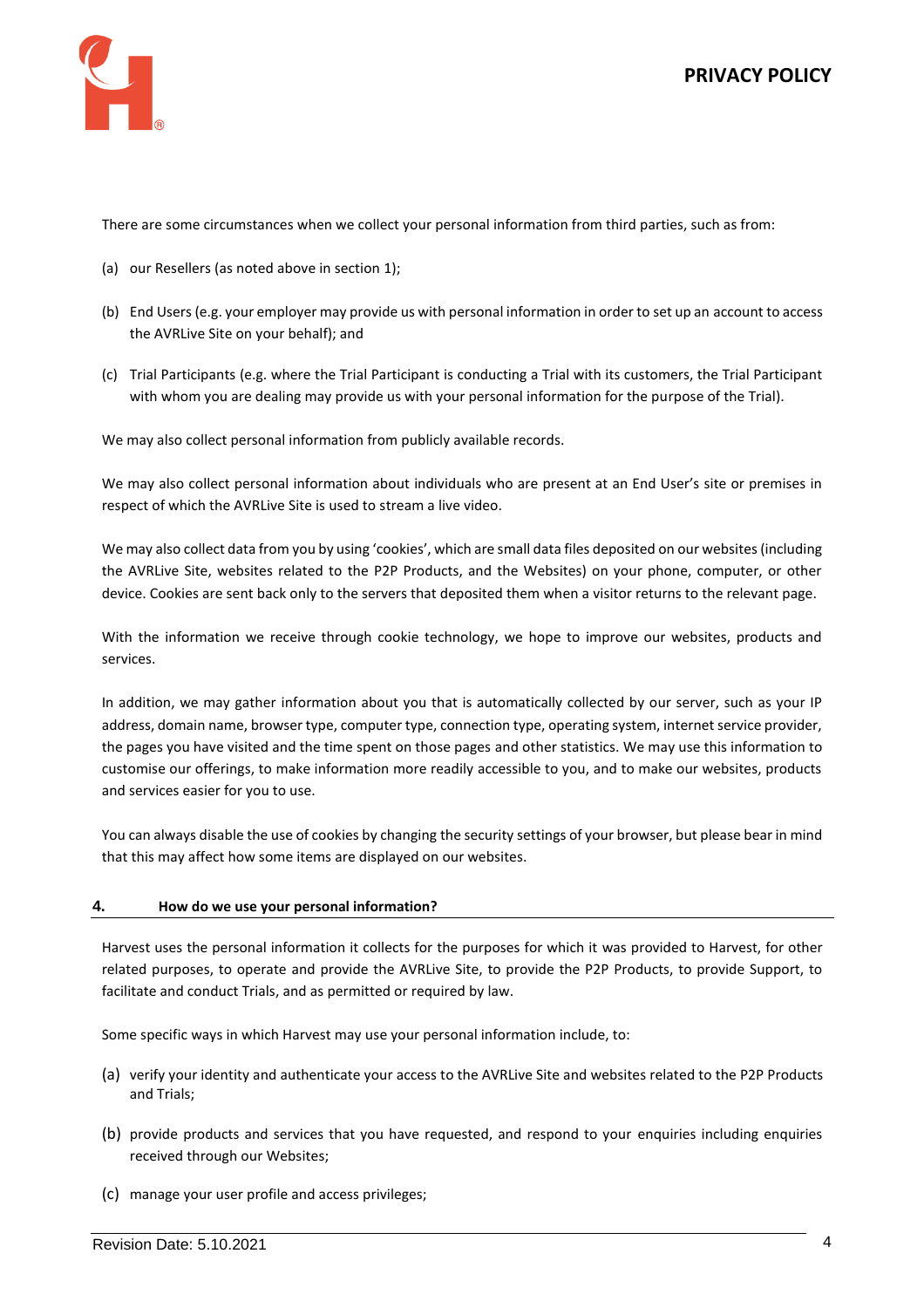

- (d) provide you with Support;
- (e) provide information and updates about our products and services;
- (f) maintain a database of users of our products and services;
- (g) enhance your experience of our products and services, and make them easier for you to use, including remembering your preferences and personalising your experience;
- (h) plan our product and service development in accordance with the needs of our customers;
- (i) in the case of the AVR Live Site:
	- i. transmit video streams back to the End User;
	- ii. facilitate notifications by, and communications between, you and other users of the AVRLive Site; and
- (j) recommend products and services that may be of interest to you, based on your transaction history and preferences;
- (k) facilitate our business operations and processes.

# **5. Who do we disclose your personal information to?**

Generally, we will obtain consent before we disclose any personal information other than as specified in this policy or in any terms applicable to specific products and services. Such consent may be given expressly or it may be implied by conduct.

Your personal information may be disclosed to:

- (a) our Resellers and End Users to allow them to administer your access to the AVRLive Site and the P2P Products;
- (b) Trial Participants conducting a Trial with their customers (as noted above in section 3) to allow them to administer and facilitate your involvement in that Trial;
- (c) our related bodies corporate and affiliates (including those located overseas), for the purpose of our business and marketing purposes only;
- (d) our third-party service providers to permit them to provide services to us such as provision of infrastructure, information systems and IT services, data analysis, and customer services, and other similar services;
- (e) our external advisers who have been engaged to provide us with legal, administrative, financial, insurance, research, marketing or other services;
- (f) our End Users if you appear in a video stream;
- (g) other parties as permitted or required by law;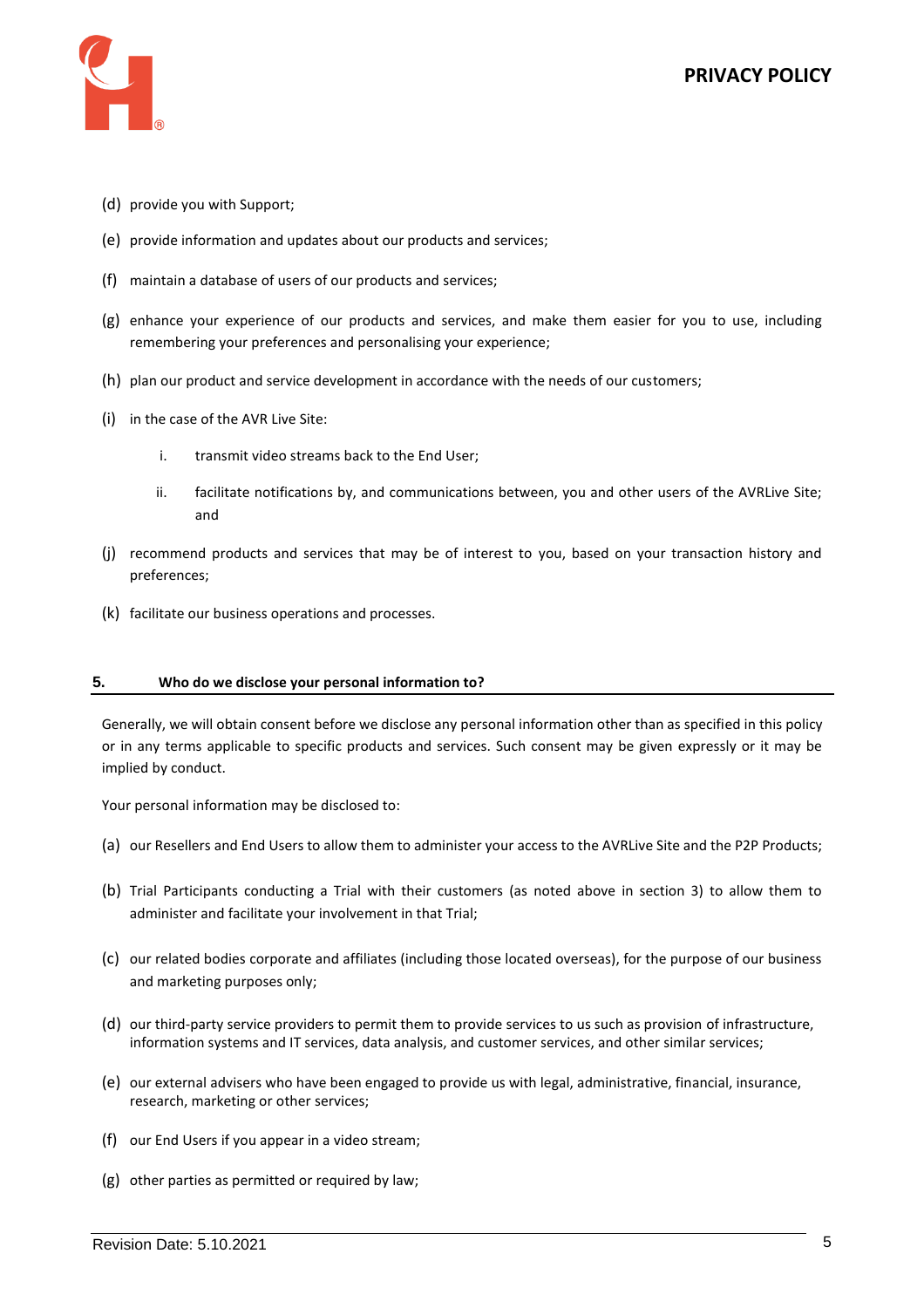

(h) any other person authorised, implicitly or expressly, when the personal information is provided to or collected by us.

Some of Harvest's related entities, or third-party service providers to whom we may disclose your personal information, may be located in countries outside Australia or may hold your data on servers located outside of Australia including India and the U.S. We will endeavour to take reasonable steps to ensure that these parties handle your personal information in a manner that is consistent with the Australian Privacy Principles and this privacy policy.

We will not share your personal information with third parties for their marketing purposes. We will never sell, trade, lease or rent your personal information to third parties.

We may share de-identified, aggregated information with third parties for their marketing and business purposes, but such information will not individually identify you.

# **6. What happens if you do not provide personal information?**

If you do not provide your personal information to us, you will not be able to use, or take advantage of all of the functionality of our products and services.

# **7. Data Security**

We take reasonable steps to protect the personal information we hold, whether in electronic or other form, against loss, unauthorised access, use, modification or disclosure, and against other misuse.

When no longer required by us, we will take reasonable steps to destroy, delete or permanently de-identify personal information in a secure manner.

# **8. Access to personal information**

You may request access to personal information that Harvest holds about you by using the contact details below. Harvest will process such requests within a reasonable time and may charge a fee for providing access, which will cover the costs of verifying the application and retrieving the information requested. If Harvest denies an access request as permitted or required by law, we will provide reasons to the extent we are required by law to do so.

# **9. Correction of personal information**

Harvest will take reasonable steps to ensure that any personal information we hold about you is accurate and up to date. Please let us know promptly if any changes are required to be made to the personal information we hold about you by contacting us using the contact details below.

You may ask us at any time to correct personal information we hold about you. On request, we will take reasonable steps to correct the information so that it is accurate, complete and up to date, or will provide reasons for not doing so.

You may also update your personal information at any time through the AVRLive Site or the websites related to the relevant P2P Product(s) or Trials.